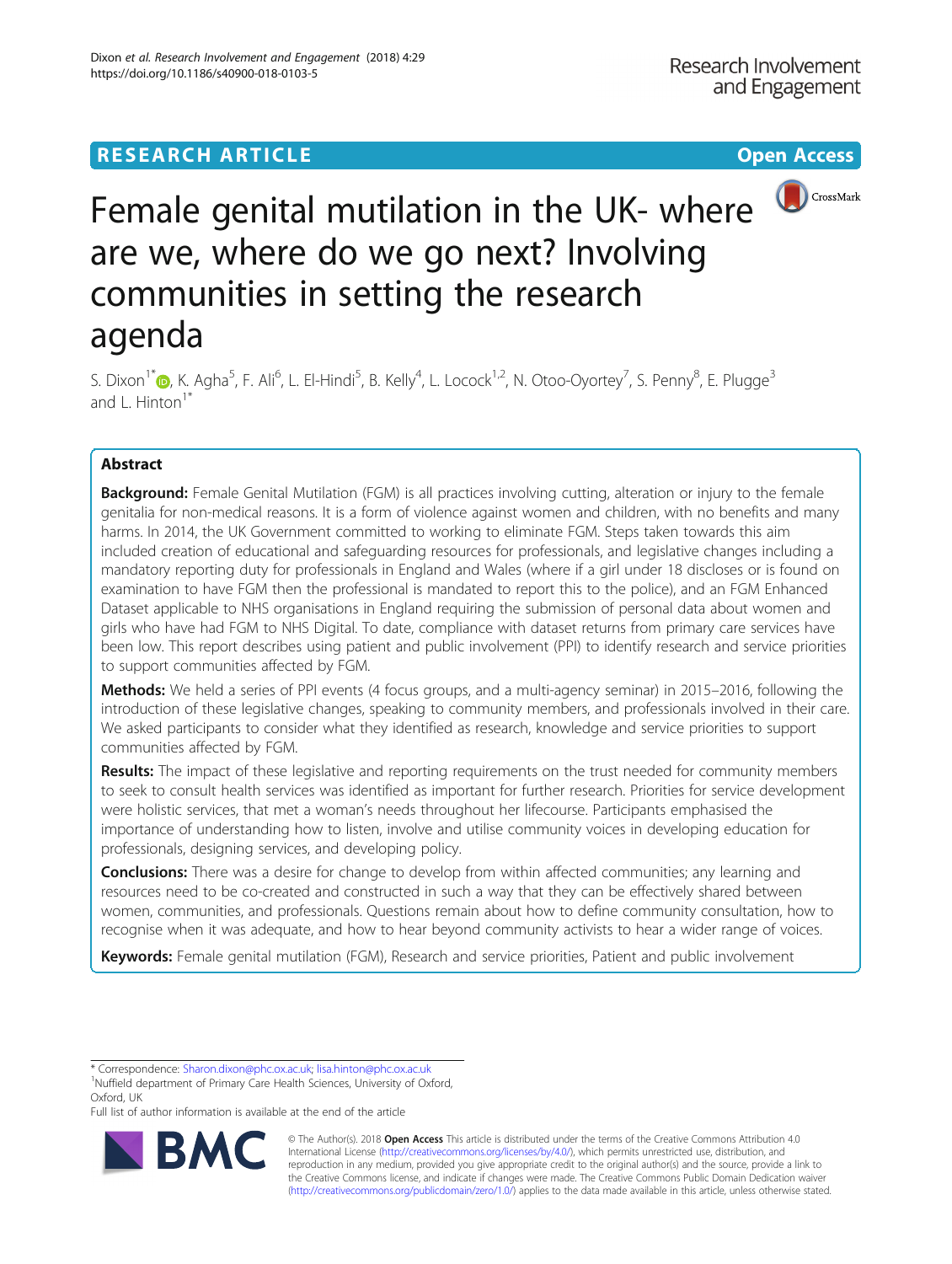## Plain English summary

Female genital mutilation (FGM) refers to a set of practices involving cutting, alteration or injury to the external female genitalia for non-medical reasons. With no known health benefits, FGM is often associated with immediate and long-term health complications. Over 200 million girls and women worldwide are living with the effects of FGM. Every year 3 million girls and women are at risk of being cut and exposed to harmful health consequences. Globally FGM is concentrated in sub-Saharan African countries from the Atlantic Coast to the Horn of Africa, but women in other countries including Iraq, Oman, Yemen, Indonesia and Malaysia, are also affected. Global migration means FGM is now a worldwide health issue.

In the UK, there is increasing awareness of the importance of FGM as a health and safeguarding issue. There are many communities living in the UK who originate from countries where FGM is practised. Every local authority area is likely to have women and girls who are affected or potentially at risk. FGM has been a crime in the UK since 1985, and the government is committed to eliminating it. Recent legal changes now make it compulsory for doctors, teachers and other regulated professionals to report directly to the police when anyone aged under 18 makes a first hand disclosure of FGM or FGM is found on examination, and for English NHS health organisations to submit data to NHS Digital about women and girls they have seen who have experienced FGM.

Research on the effects of FGM on women and communities in England is limited. In particular, we know little of affected communities' knowledge and understanding of these new legal changes, and how this might impact on people's willingness to go to their doctor. Nor do we know how health professionals are responding to these changes.

We held a series of patient and public involvement (PPI) events with women, communities, health professionals, teachers and researchers living and working in England. We wanted to listen and understand more about these issues and what affected communities believe are the healthcare needs and research priorities.

## Background

Female genital mutilation (FGM) refers to a set of practices that involve partial or total removal of the external female genitalia for non-therapeutic reasons [[1\]](#page-7-0). FGM also encompasses practices that involve injury or alteration to the external genitals including gishiri cuts [\[2](#page-7-0)], labial stretching and scarification. The procedure has no known health benefits and often puts those affected at immediate and long-term risk of numerous health problems [\[3](#page-7-0)]. Immediate physical risks include haemorrhage, pain, shock, infection, urination problems and death [\[3](#page-7-0)]. Many affected women go on to endure the consequences for life; they are more likely to have adverse obstetric outcomes [\[4](#page-7-0)] and suffer from mental health problems such as depression and PTSD [[5](#page-7-0)].

Over 200 million girls and women worldwide are living with the effects of FGM [[6\]](#page-7-0). Every year, 3 million girls and women are at risk of FGM and exposed to its potentially negative health consequences. Globally FGM is concentrated in a band of sub-Saharan African countries from the Atlantic Coast to the Horn of Africa but women in other countries such as Indonesia are also affected [\[7](#page-7-0)].

There is increasing awareness of FGM as an important health issue in the UK. In 2011, an estimated 103,000 women aged 15–49 with FGM were living in England and Wales [\[8](#page-7-0)]. The prevalence rate (England and Wales) is estimated to be 4.8 per 1000 population. Whilst there are wide variations - London has the highest, but Manchester, Slough, Bristol, Leicester and Birmingham also have high rates - there are likely to be affected women and girls living in every local authority area [\[8](#page-7-0)].

There has been limited research on FGM in England. Africans Unite Against Child Abuse (AFRUCA) explored attitudes towards and experiences of FGM by African communities in Greater Manchester (2015) [[9\]](#page-7-0). They reported a 'gaping hole' in terms of education and the provision of support for FGM-affected communities and emphasised the need to involve men in all efforts to end FGM. They described a 'culture of silence' where community members would not admit to knowing anyone who would perform FGM, yet 'everyone knew where to go if they needed a "cutter"'. They found considerable ambivalence about the UK law. Many felt FGM should not be a criminal offence because it is 'part of their culture' [[9\]](#page-7-0). These issues of legality may be further compounding the cultural taboo that surrounds discussing and researching FGM. A respondent to the Bristol PEER study into women's experiences and attitudes to FGM (2010) said 'traditionally it is very difficult in our country to talk about the affairs of FGM, and it is very shameful to speak on it'  $[10]$  $[10]$ . This shame can influence perceptions of the accessibility of healthcare. The Bristol study concluded that confidence and trust in the health services was minimal. The 2016 PEER study, conducted by FORWARD and Barnardos, captured the views of migrants in Essex and Norfolk and reported that women found it "too hard to open up to their  $GP''$  [\[11](#page-7-0)].

In addition to difficulty in speaking up, research has hitherto shown communities perceive a lack of awareness of FGM amongst health professionals as well as lack of appropriate clinical services as key areas to be addressed (Bristol PEER)  $[10]$  $[10]$ . There have been significant efforts to improve services for FGM-affected women and girls in the UK. For example, including the development of e-learning resources and guidance for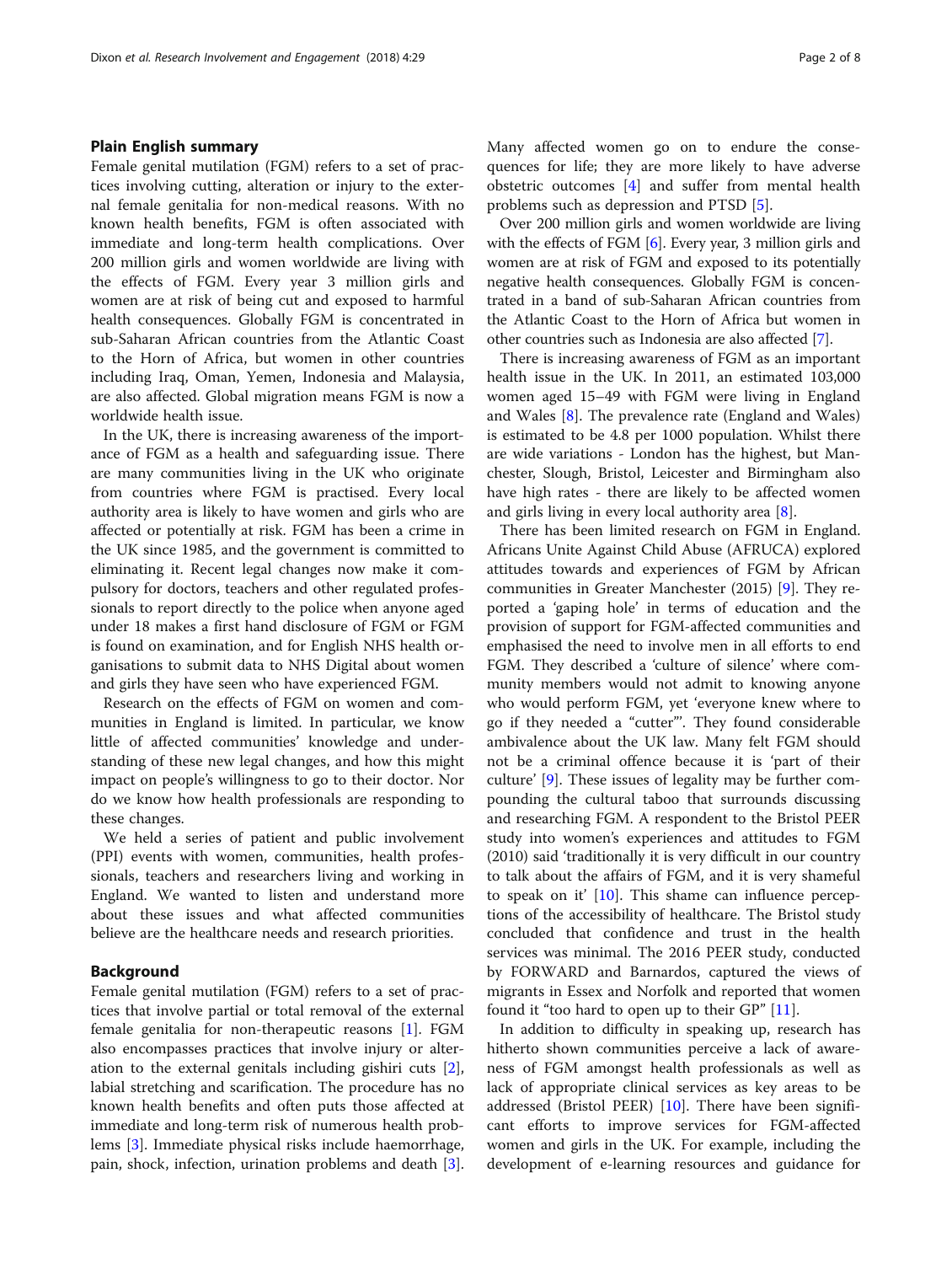health professionals [\[12](#page-7-0), [13](#page-7-0)]. These are in the context of government efforts to eliminate the practice. At the 2014 Girl Summit, the then UK Prime Minister David Cameron declared a commitment to eliminating FGM, and announced new funding and actions to tackle FGM including guidance for the police, an NHS FGM prevention programme and changes to legislation [\[14](#page-7-0)].

FGM has been a specific crime in the UK since the 1985 Prohibition of Female Circumcision Act. This was superseded by the 2003 FGM Act, the scope of which was extended by the Serious Crime Act in 2015 [\[15](#page-7-0)]. These amendments add the offence of failure to protect a girl or woman from FGM, provide lifelong anonymity for victims of FGM, and extend the scope of the law extra-territorially. To date, there have been no successful prosecutions for performing FGM in the UK [\[16\]](#page-7-0). The 2015 Act also introduced a mandatory reporting duty requiring all regulated health and social care practitioners and teachers in England and Wales to report cases of FGM where there is a first hand disclosure of FGM or FGM is found on examination [[17\]](#page-7-0). There is no available data about the number of cases of FGM reported under this mandatory reporting duty and concerns have been raised about the "failure to evaluate introduction of female genital mutilation mandatory reporting" [\[16\]](#page-7-0). We have concerns that the majority of cases of FGM identified through mandatory reporting are historical, and there has been no evaluation on the potential unintended consequences of the mandatory reporting duty on how able women and girls feel to seek help or support for their FGM, both in health and school settings.

Additionally, the UK Health and Social Care Information Centre (HSCIC) (now NHS Digital) have introduced an FGM Enhanced Dataset, making it mandatory for all acute trusts (from July 2015) and GP practices and mental health trusts (from October 2015) in England to submit quarterly data returns detailing FGM-related health data, including patient identifiable information, to the NHS digital enhanced dataset which "supports the Department of Health's NHS Prevention Programme by presenting a national picture of the prevalence of FGM in England" [[18\]](#page-7-0). The HSCIC have published assurances that no individually identifiable data will be published or shared  $[19]$ . However, there remains in the specification of this dataset a clause which indicates that data would not be shared unless a "legal or statutory gateway" is created [\[20\]](#page-7-0). Future proofing security of such confidential information is a legitimate concern. A recent memorandum of understanding between the Home Office and NHS Digital to enable sharing of confidential information gathered from the NHS to locate and deport undocumented migrants using health services caused concern [[21](#page-7-0), [22](#page-7-0)], although the government have announced that this memorandum will be revised and will no longer be used to seek information about individuals for immigration offences alone [[23\]](#page-7-0). Health professionals remain anxious that however well-intentioned legislation may seem, trust between caregivers and patients will be at risk of irrevocable damage [[24](#page-7-0)–[26\]](#page-7-0). The rate of data submission has been low, notably from primary care. The 2016–2017 annual report shows that only 74 GP practices (out of a total of approximately 7,613 GP practices in England [\[27\]](#page-7-0)) submitted data returns [[28](#page-7-0)].

In the aftermath of these legislative changes, it is not known what affected communities know and understand about these laws; what their impact is on perceptions of acceptability or uptake of services; whether mandatory reporting could deter young people from speaking up and seeking help, knowing they and their family will be reported to the police; and how these requirements are understood and perceived by professionals, including any impact on their behaviour.

FGM is a harmful practice. Victims need access to services that meet all of their health needs, in all health settings, across the lifecourse. They need to feel able and willing to access those services. Evidence shows these communities are likely to be less able to access health services [[29\]](#page-7-0) despite considerable health needs. It is therefore important to explore the impact of recent FGM legislative changes on relationships with health professionals in the context of their wider health. Through the patient and public events we report here, we sought to work with communities and professionals to explore research priorities and understand research and service needs to support both communities and health professionals working with those affected by FGM in the context of these changes.

#### **Methods**

Our aim was to gather voices from English communities affected by FGM and voices from professionals (in healthcare and education) serving those communities. We wanted to listen to what they identify as important research and resource needs and to form a platform from which to co-design research that would be acceptable to participants and useful to people affected by FGM as well as policy makers.

The principle that health and care should be designed to be more person-centred, and that individuals have a right to make decisions about treatments and manage their own health, is now firmly established as policy in many health systems [[30](#page-7-0)–[32](#page-7-0)]. Patient involvement in decisions and organisations has also long been advocated and is actively supported by the National Institute of Health Research in the United Kingdom. This was an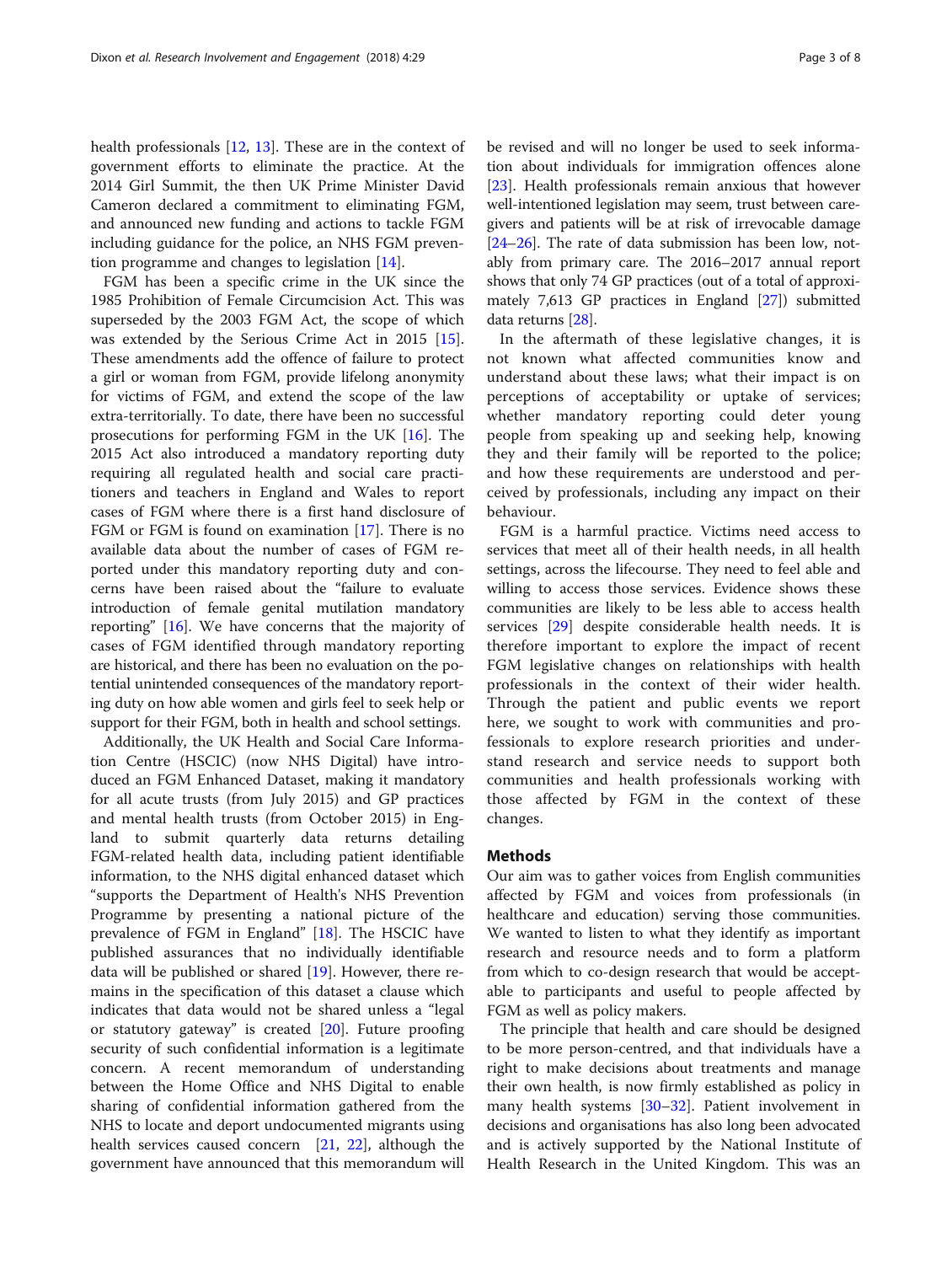exploratory patient and public involvement project (PPI) for which we held a series of focus groups and a seminar [[33,](#page-7-0) [34](#page-7-0)] that we hope will provide a platform for developing participatory research going forward.

Focus groups were held with women from communities affected by FGM in a large urban centre and smaller multi-cultural city, including an innovative PPI workshop using dramatherapy techniques, and with professionals working with these communities from healthcare and education. The project concluded with an interactive seminar involving representatives from social care, health education, advocacy groups, grassroots organisations and community members.

The focus groups were held in two urban settings. In one centre we held four focus group sessions. We chose focus groups as a methodology because, as a form of group discussion, they are an effective way of exploring people's views, and explore how and why people think as they do about particular issues [\[35](#page-7-0)].

- 1. FGM survivors, campaigners and advocates  $(n = 11)$ led by SD. This group included members of a local rights based organisation committed to preventing FGM, including FGM campaigners, and women from Somali, Sudanese, Nigerian, and Gambian communities, including FGM survivors and anti-FGM activists.
- 2. Health professionals  $(n = 8)$  including representatives from sexual health, obstetrics and gynaecology, general practice, psychology, and health visitors, led by SD and LH.
- 3. Teachers ( $n = 4$ ), representing primary and secondary school, led by SD, with one safeguarding lead at a school with high prevalence, and primary school teachers serving relatively high and low prevalence communities
- 4. In a large urban centre, we held a PPI discussion led by LH and SP with 6 women from Somalia, who earlier in the day had been taking part in a dramatherapy workshop about experiences of FGM

We asked our focus group participants:

- i) what aspects of FGM they thought we should research and what questions they thought needed to be asked, or answered,
- ii) what would be a useful resource, and how to ensure that resources were useful, believable, relevant and acceptable,
- iii) what the future needs were for communities affected by FGM and the professionals working with them,
- iv) what barriers and facilitators there were to achieve these aims.

Finally, we held a one-day seminar, as part of the Sheila Kitzinger Programme at Green Templeton College in Oxford, in February 2016. We invited experts from across disciplines, including advocacy groups and survivors working in and around FGM. Participants included members of community groups, (including the Oxford Rose community (an Oxford survivors network), BK Luwo (United women's organisation based in Oxford) and Midaye Somali Development Network (A grassroots Somali charity based in London), people working in clinical services (including obstetrics and gynaecology, midwifery, health visitors, paediatrics and safeguarding, primary care, psychiatry and sexual health), multi-agency team workers (including police, social services and community outreach workers), legal and ethics experts, members of charitable organisations leading the way in developing understanding of FGM and in providing services and support for women, families and communities (including FORWARD, AFRUCA, Oxford Against Cutting, Shifting Sands, 28 Too Many), academics and researchers working in FGM (from disciplines including creative writing, public health, anthropology, the Refugee Studies Centre Oxford and three recipients of Mary Seacole awards working on FGM related projects). During this meeting, we reflected upon the progress made in working to support communities affected by FGM and eliminate the practice, and so asked all participants to consider and discuss what research and service uncertainties and priorities could include to continue to support progress towards this aim [[36](#page-7-0)].

This article has been written in collaboration with the voices who contributed to our PPI activities. It reflects what we heard during the PPI events, and has been written together with community members, campaigners, and professionals working with FGM affected communities.

#### Analysis

The outputs of the focus groups and seminar were collated and summarised thematically [\[37](#page-7-0)].

## Results

We were overwhelmed by the passion and energy that participants brought to these PPI events. The willingness to speak out with courage and commitment was noteworthy.

Many felt their culture was stigmatised by the association with FGM, and expressed a wish for a more balanced representation of their cultures and communities, including the positive values and traditions associated with the transition to womanhood. FGM is but one part of women's lifecourse, and only one thing of many that had happened to them. Women told us that they did not want to feel defined by their FGM, nor be denied the opportunity to consider other health and social issues which may be more important to them.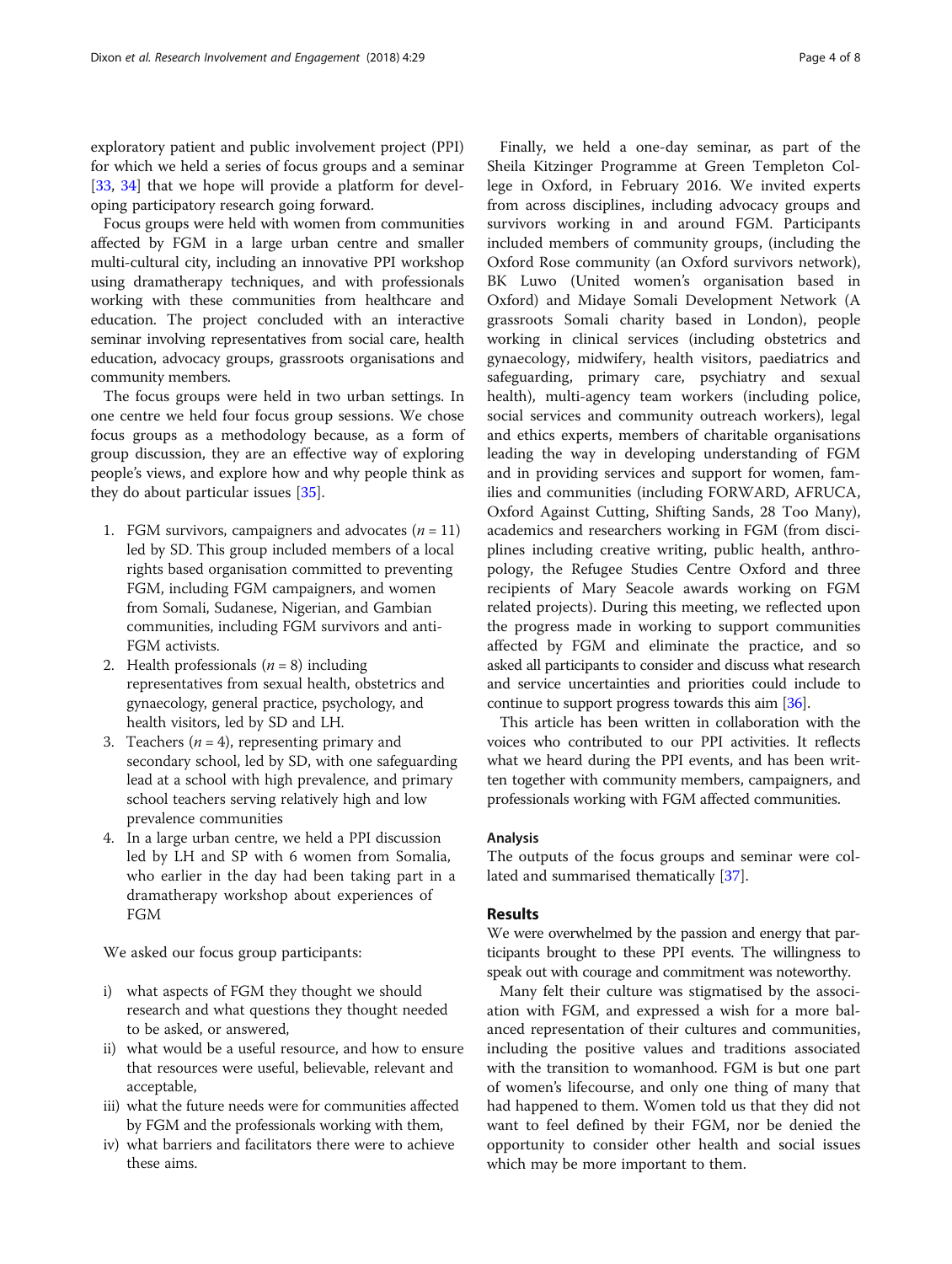# What should be researched? Understanding differences

Different generations within diasporan communities may have different health and educational needs with regard to FGM. More understanding of these differences is vital. This included understanding women's needs related to FGM at different life stages, but also that the needs of those born in the UK may differ from those who had travelled to live in the UK after birth. There is a need to understand diversity both within and between communities and the different information and support needs they may have.

#### How much, where and when?

The need to know more about how much/whether/ where/how and why FGM was being performed in the UK now, or by UK residents, was identified as an important knowledge gap that could help inform both service design, preventative work and resource development.

#### Cultural authenticity

Women and professionals discussed that FGM affects a wide range of different communities, with different traditions, FGM practices, and potentially different on-going health consequences. Learning from other groups' traditions and experiences was identified as necessary and useful, but how and whether resources and stories can or should be shared between cultures was identified as an uncertainty. Having information and resources relevant to all cultures and covering all types of FGM was felt to be a priority, but whether each community needed a personalised resource, or whether unified resources shared across communities was felt to be unknown.

#### Legal changes

The potential impact of the UK legislation, specifically the 2015 changes including mandatory reporting, the FGM enhanced dataset, and the introduction of the offence of failure to protect a child from FGM, was a key area identified that was felt to warrant further exploration. We heard that it would be important to understand what community members know and understand about the legislation. Questions were raised about what community consultation is for, what makes it adequate and how it is fed back to communities, including understanding how community voices were used in policy development. Whether the laws would alter community or community members' behaviour, their perception of the accessibility of health services, or influence how professionals interacted with families from affected communities was identified as an important area for further research.

# What services do women want?

Women asked us to consider their health needs throughout their life course, stretching from puberty, to their needs before and during marriage, pregnancy and childbirth, and through to the menopause. They noted that antenatal care is an important time to engage with women about FGM, but that they wanted services that looked after women both through the antenatal period and beyond. They asked for services to not be solely focussed on sexual and reproductive health.

While the term "mental health" was identified as potentially difficult by some community members, describing a perception of stigma against mental illness, (we were told that in many cultures the word "mental" is heavily aligned with "being mad" in common parlance), participants requested holistic service provision, in which both physical and emotional or psychological needs were able to be met. The impact of FGM on both women's and men's psycho-sexual function was raised as important to learn more about, including how to support couples affected by FGM. The need for safe spaces to discuss FGM, in the context of known difficulties, and pre-existing cultural taboo's around discussing FGM was raised, and there was considerable reflection on what these might look like.

The appropriate setting for FGM support services was discussed as something that needed exploring, including whether health was the right location for this, and if so whether hospital or community settings would be more acceptable. Many participants questioned whether health settings were the best or only place to discuss FGM. In particular, some uncertainty was raised in one group about whether GPs are the right people to be asking about FGM.

The need for professionals to be aware of FGM, including having skills to respond appropriately to women with FGM without seeming to be horrified or judgemental, was identified as important, with women describing their distress at reactions they or their friends had experienced in healthcare encounters.

# What future needs were identified?

The best way of educating professionals was discussed, including learning how to incorporate community voices and experience into the education offered to professionals. Learning how to continue to break down barriers to talking about FGM, for community members and professionals was identified as important. The involvement of affected communities in designing services and facilitating acceptability and usage of services was a recurrent theme, and the role of community facilitators, or health advocates, both to support community members when accessing services,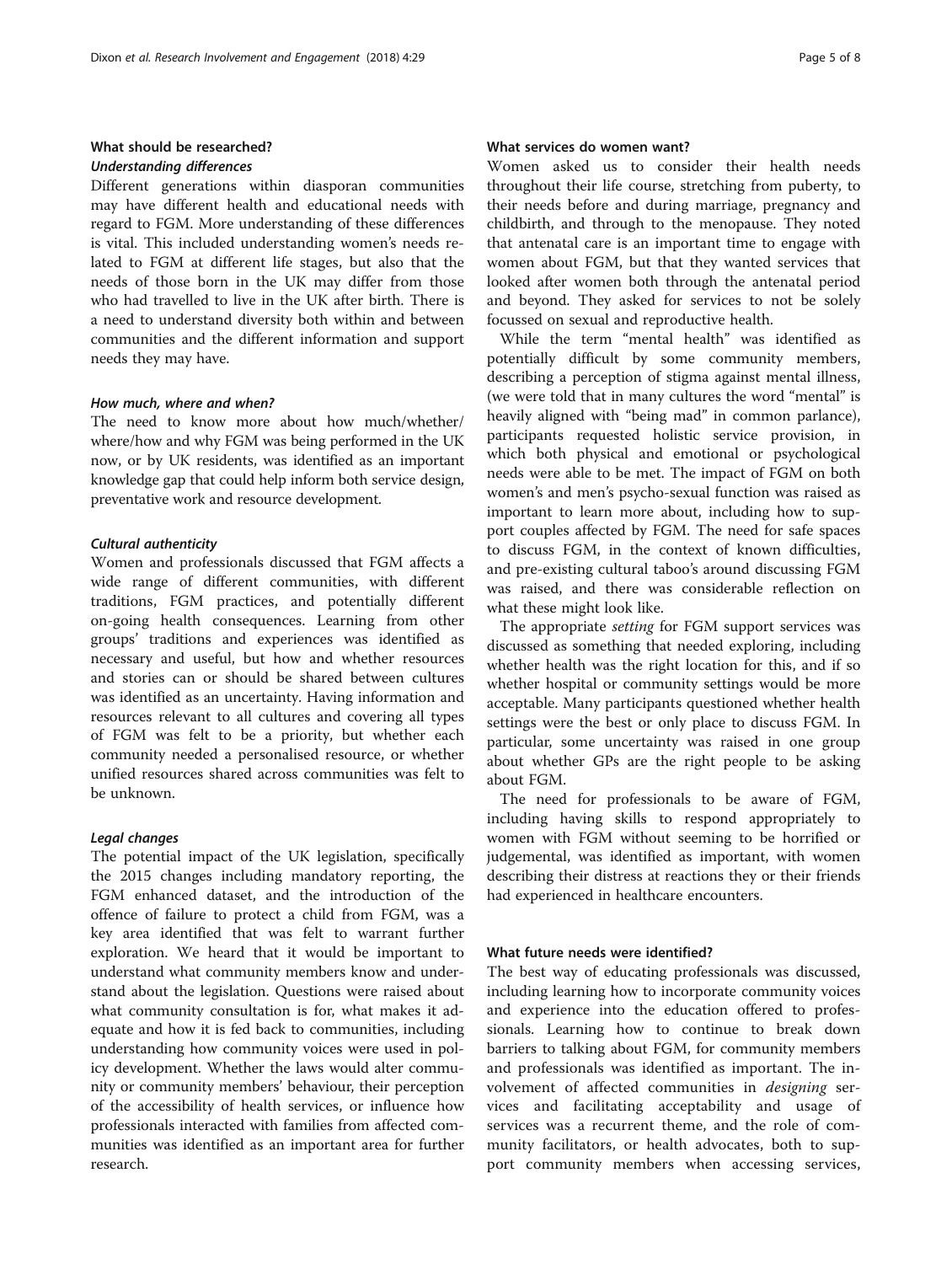but also in training and educating professionals and developing services was felt to be important to learn more about, and consider implementing. The need to learn more about how legislation may be altering the types of FGM being practiced now, and how much FGM was occurring, when and where, was important.

# What are the barriers Legislation

The potential impact of the new legislation, on whether services could still be considered as safe and confidential, or acceptable to community members, was a dominant theme in all of our focus groups. The potential impact of the requirement to record and to report FGM to authorities without the consent of the community member on trust was consistently voiced as a major concern throughout this work, by community members (activists, advocates and community members) and by professionals (across health, education, and social care). Specific concerns were also raised by both community members and health professionals about a perceived double standard in the law, specifically, the FGM Act 2003- in particular that FGM is illegal yet there is a permissive societal attitude towards female cosmetic genital surgery which also comprises a range of genital-altering procedures for non-medical reasons.

Some expressed their views that the legislation against FGM was stigmatising and some participants described feeling that it was discriminatory against them and their culture. The community members we spoke to were united in their understanding that FGM is a form of child abuse, and in their commitment to supporting communities and families to protect their children from FGM (safeguarding). Some women observed however, that the safeguarding procedures for FGM were significantly different from the regulations for other forms of child abuse, and that they perceived this as discriminatory and disproportionate.

# Cross cultural learning?

Much of the UK research into FGM has been undertaken within single community groups. One of our focus groups, and the multi-agency meeting included participants from a number of community groups (including women and men from Nigeria, Gambia, Ghana, Sudan, and Somalia). There was uncertainty about how transferable the experiences and needs of one community group may be to other communities, who may have different traditions and needs. How and whether to share experiences between communities, and how to create resources was raised. Many felt that learning from different communities' experiences was informative and enriching, but for health education and resources, there was uncertainty about how this process could be used.

There are repeated calls for resources to be community based, but a lack of clear understanding about what this entails, and how we can know if it has been achieved.

# Whose voices?

The contribution of anti-FGM activists was acknowledged and hugely valued, but we were asked how to challenge the assumption that they speak for whole communities, and to create opportunities from which to hear and add previously unheard voices to the debate around FGM. How to involve men in the campaign against FGM, and also to understand their views and needs regarding FGM was identified as a research priority. We were asked whether anyone had researched the beliefs and needs of the cutters themselves, noting that they may depend on FGM for financial and status reasons, and therefore we should learn more about how to involve them in aspiring to eliminate the practice of FGM. The question of whether "any" FGM, or type of FGM was acceptable was raised.

# Discussion

As far as we are aware, this is the first published patient and public involvement project asking communities affected by FGM, and professionals involved in providing care for these communities, what they identify as research and service priorities. Previous research in England has gathered information about participants lived reality, experience and attitudes and has provided valuable knowledge about participants' experiences of services, and views about service needs and issues including the UK legislation  $[10, 11]$  $[10, 11]$  $[10, 11]$  $[10, 11]$ . This study was a patient and public involvement project, in which we sought explicitly to gather community and professional views as part of an exercise in determining research and service priorities. Sharing experiences was not expected or asked for as part of the sessions undertaken. We referred to the INVOLVE principles of developing and designing research [\[38](#page-7-0)] with the public and people the research will be relevant to, and to the James Lind principle of patients and clinicians collaborating in setting priorities [\[39](#page-7-0)].

We were overwhelmed by all that we heard, and the number and breadth of questions we were asked. Participants had a great deal to say about FGM and there were forthcoming with their knowledge and ideas for the future.

Our contributors highlighted the complexity and diversity of experiences and attitudes towards FGM across the UK. We have been challenged to think more pluralistically about: where, when and how to address FGM during a woman's lifecourse; where and when services should be addressing FGM; what communities to listen to; and how to listen to them.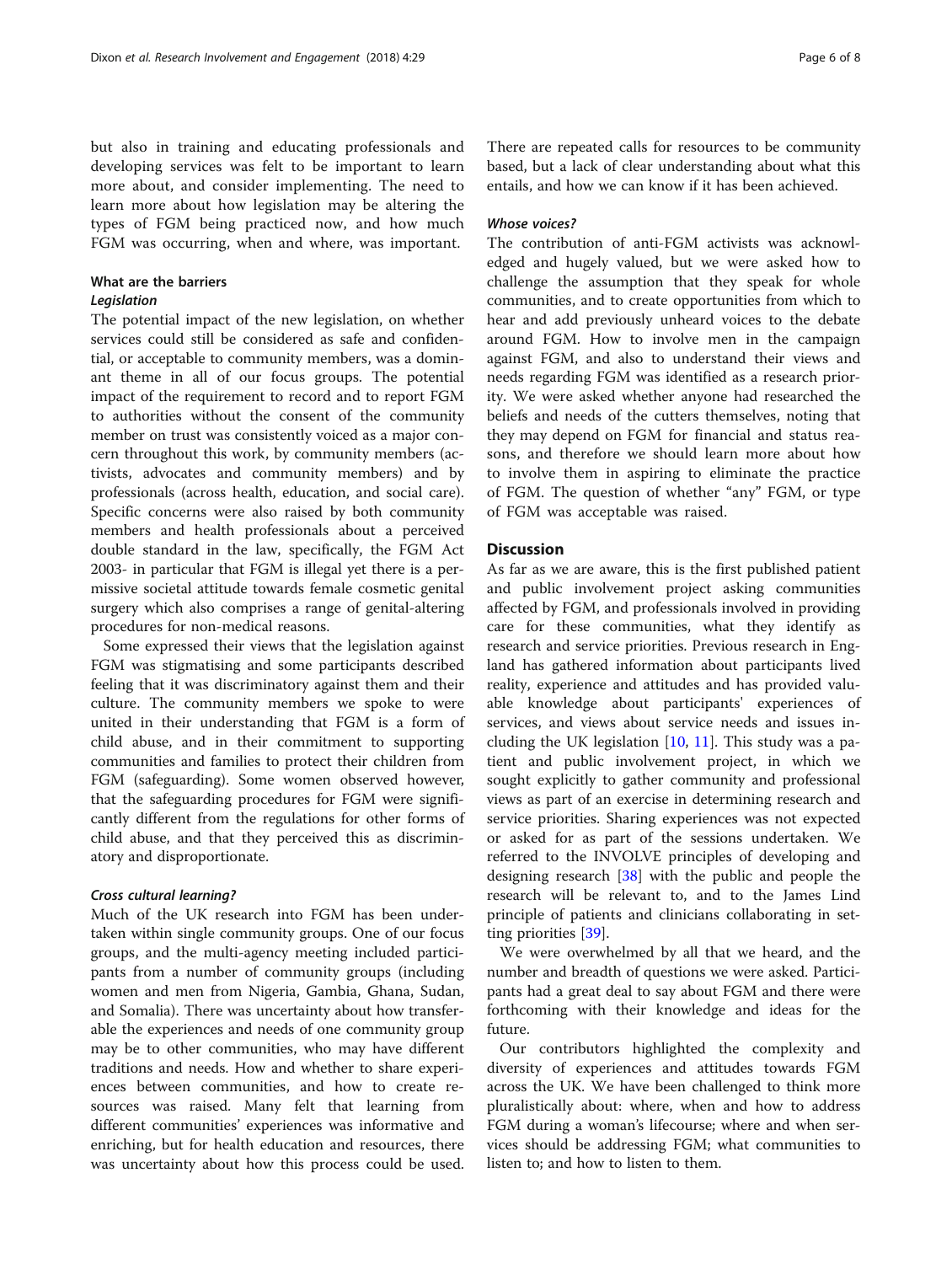This PPI project took place in the aftermath of the introduction of legislative changes around FGM and they were being frequently reported in the UK media; [[40,](#page-7-0) [41\]](#page-7-0)) which may have influenced the topics identified as important. However, we believe there is a significant need to take forwards in research the questions that were raised during this project, for example to consider what impact the legislative changes has had on behaviour and attitudes of community and professionals, and how to understand how to hear and use community voices when developing legislation and policy that affects them.

#### Strengths and limitations

This was an initial exploratory project, and was carried out in only two cities in England. Nonetheless, the enthusiasm for engagement in determining research priorities was striking, which we believe demonstrates the feasibility of involving community members in future research. However our work also provides insights into the complexities of work in this area, and the challenges of undertaking research that engages with FGM practices across many different nationalities and the socio-cultural specificity of experiences and priorities in FGM services. Previous studies have focused on communities in isolation from each other [[10](#page-7-0), [11](#page-7-0)]. We had experience of one focus group made up of women from one community, and another where the focus group included women from different community backgrounds, as did the multi-agency workshop. While the numbers here are too small to draw conclusions, we reflected about whether and how different communities could or should learn from each others' experiences, what may be lost from mixing groups and what might be gained by sharing between communities.

In planning future work we are clear that research should be co-produced with the communities that it seeks to understand and serve. These workshops revealed the importance of socio-culturally authentic research in this highly contested area. While it doesn't provide a roadmap to co-design, it does demonstrate that communities are willing to engage with collaborative approaches to priority setting and research development.

# Conclusion

There was an overarching desire for solutions, resources and change to develop from communities upwards to professionals and authorities. Any learning and resources need to be co-created and constructed in such a way that they can be effectively shared between women, communities, and professionals. This would allow understandings of what will create effective change, services and training. We need to understand how we can develop and support this process happening, and what techniques, resources and research would be

needed to allow this. We need to learn this from the communities themselves.

#### Abbreviations

FGM: Female genital mutilation; PPI: Patient and public involvement

#### Acknowledgements

During the writing of the paper LL worked in the Health Experiences Research Group, Nuffield Department of Primary Care Health Sciences, University of Oxford, and was supported by the NIHR Oxford Biomedical Research Centre. LH is supported by the National Institute for Health Research (NIHR) Oxford Biomedical Research Centre, grant BRC-1215-20008 to the Oxford University Hospitals NHS Foundation Trust and the University of Oxford. During the writing of this paper SD was supported by an NIHR in practice fellowship within the Nuffield Department of Primary care Health Sciences, University of Oxford. The views expressed are those of the author(s) and not necessarily those of the NHS, the NIHR or the Department of Health and Social Care.

#### Funding

This project was supported by a small academic initiatives grant from Green Templeton College, University of Oxford, recipient Louise Locock, and with funding for the final workshop from the Sheila Kitzinger Programme, administered via Green Templeton College, University of Oxford, led by Sharon Dixon and Lisa Hinton.

#### Availability of data and materials

The report published following these events is available at: [http://](http://www.gtc.ox.ac.uk/research-centres/sheila-kitzinger-programme/sheila-kitzinger-programme-events.html) [www.gtc.ox.ac.uk/research-centres/sheila-kitzinger-programme/sheila](http://www.gtc.ox.ac.uk/research-centres/sheila-kitzinger-programme/sheila-kitzinger-programme-events.html)[kitzinger-programme-events.html,](http://www.gtc.ox.ac.uk/research-centres/sheila-kitzinger-programme/sheila-kitzinger-programme-events.html) [http://www.gtc.ox.ac.uk/images/](http://www.gtc.ox.ac.uk/images/Report_from_the_Sheila_Kitzinger_seminar.pdf) [Report\\_from\\_the\\_Sheila\\_Kitzinger\\_seminar.pdf](http://www.gtc.ox.ac.uk/images/Report_from_the_Sheila_Kitzinger_seminar.pdf)

#### Authors' contributions

SD and LH facilitated and summarised the discussions from the PPI focus groups, and from the multi-agency seminar. All authors (other than LE) were participants at the multi-agency seminar and contributed to the outputs generated by this meeting. All of the participants from the Sheila Kitzinger meeting were emailed the report and invited to amend, add to and contribute to the report before it was published, and all amendments and comments were incorporated into the project report. All authors contributed to reviewing, shaping, and writing this article, summarising our work together. All authors read and approved the final manuscript.

#### Ethics approval and consent to participate

This was a patient and public involvement project, gathering views from people with an interest in FGM to inform priority setting in research and codesign a research agenda. Our university institutional ethics guidance states that people who are "giving their views on research….do not count as "human participants" in the sense intended by CUREC's [Central University Research Ethics Committee] policy. They are not giving you information about themselves, and the opinions they offer are not themselves the subject of research. You need not get ethical approval of your research if your contact with people is confined to this sort of interaction".

#### [https://researchsupport.admin.ox.ac.uk/governance/ethics/faqs-glossary/](https://researchsupport.admin.ox.ac.uk/governance/ethics/faqs-glossary/faqs#collapse410611) [faqs#collapse410611](https://researchsupport.admin.ox.ac.uk/governance/ethics/faqs-glossary/faqs#collapse410611) (FAQ A6).

All participants freely chose to participate in these events to contribute to the development of a research agenda in this area.

#### Consent for publication

Not applicable

#### Competing interests

Sharon Dixon is a trustee of Oxford Against Cutting, Brenda Kelly is a patron of Oxford Against Cutting.

#### Publisher's Note

Springer Nature remains neutral with regard to jurisdictional claims in published maps and institutional affiliations.